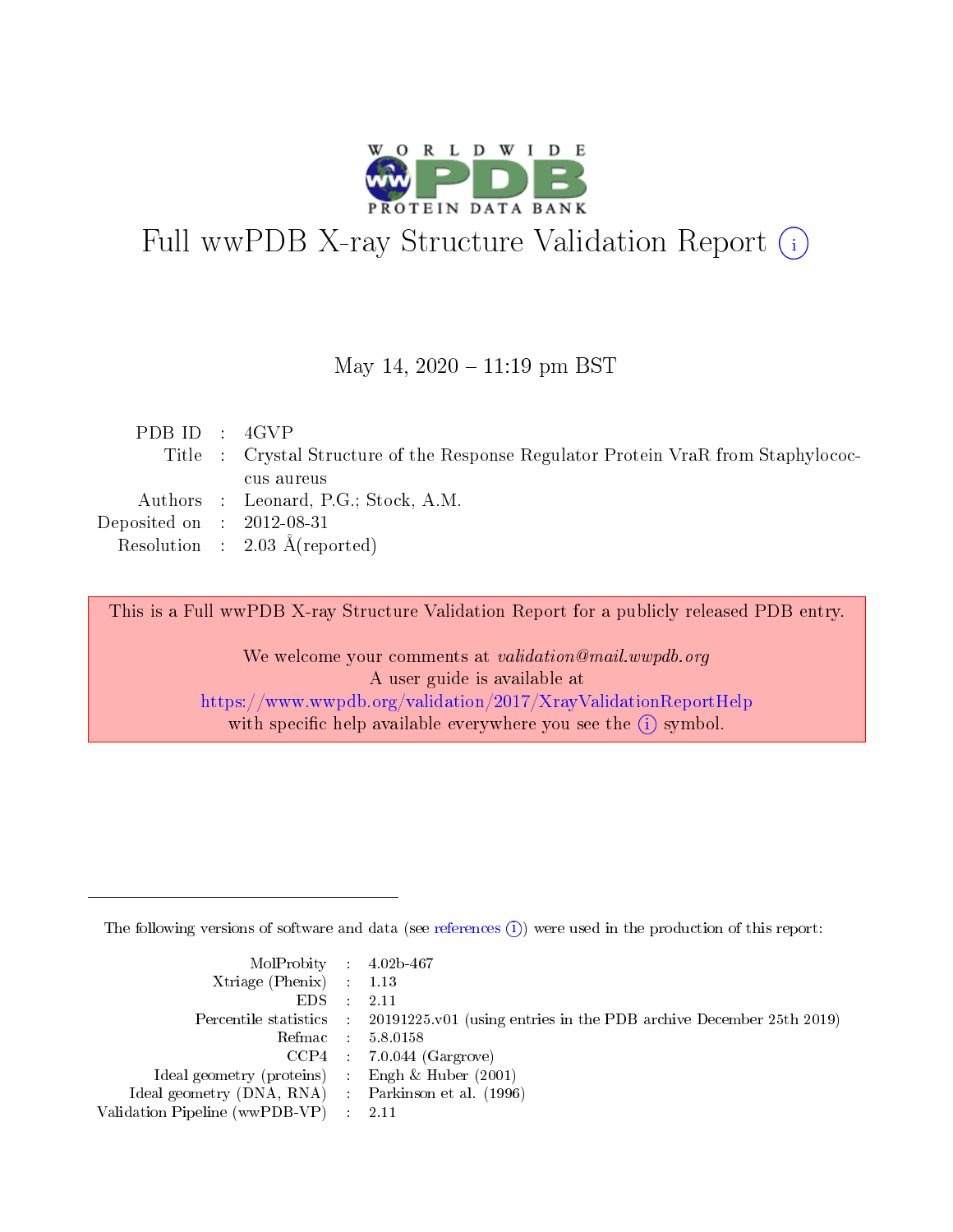# 1 [O](https://www.wwpdb.org/validation/2017/XrayValidationReportHelp#overall_quality)verall quality at a glance  $(i)$

The following experimental techniques were used to determine the structure: X-RAY DIFFRACTION

The reported resolution of this entry is 2.03 Å.

Percentile scores (ranging between 0-100) for global validation metrics of the entry are shown in the following graphic. The table shows the number of entries on which the scores are based.



| Metric                | Whole archive<br>$(\#\text{Entries})$ | Similar resolution<br>$(\#\text{Entries}, \text{resolution range}(\textup{\AA}))$ |  |  |
|-----------------------|---------------------------------------|-----------------------------------------------------------------------------------|--|--|
| $R_{free}$            | 130704                                | $10434(2.04-2.00)$                                                                |  |  |
| Clashscore            | 141614                                | $11643(2.04-2.00)$                                                                |  |  |
| Ramachandran outliers | 138981                                | $11493(2.04-2.00)$                                                                |  |  |
| Sidechain outliers    | 138945                                | $11492(2.04-2.00)$                                                                |  |  |
| RSRZ outliers         | 127900                                | $(2.04 - 2.00)$<br>10220                                                          |  |  |

The table below summarises the geometric issues observed across the polymeric chains and their fit to the electron density. The red, orange, yellow and green segments on the lower bar indicate the fraction of residues that contain outliers for  $>=3, 2, 1$  and 0 types of geometric quality criteria respectively. A grey segment represents the fraction of residues that are not modelled. The numeric value for each fraction is indicated below the corresponding segment, with a dot representing fractions  $\epsilon=5\%$  The upper red bar (where present) indicates the fraction of residues that have poor fit to the electron density. The numeric value is given above the bar.

| Mol |        | $\boxed{\text{Chain}}$ Length | Quality of chain |    |
|-----|--------|-------------------------------|------------------|----|
|     | A      | 208                           | 95%              | 5% |
|     | В      | 208                           | 98%              |    |
|     | $\cap$ | 208                           | 97%              |    |
|     |        | 208                           | 98%              |    |

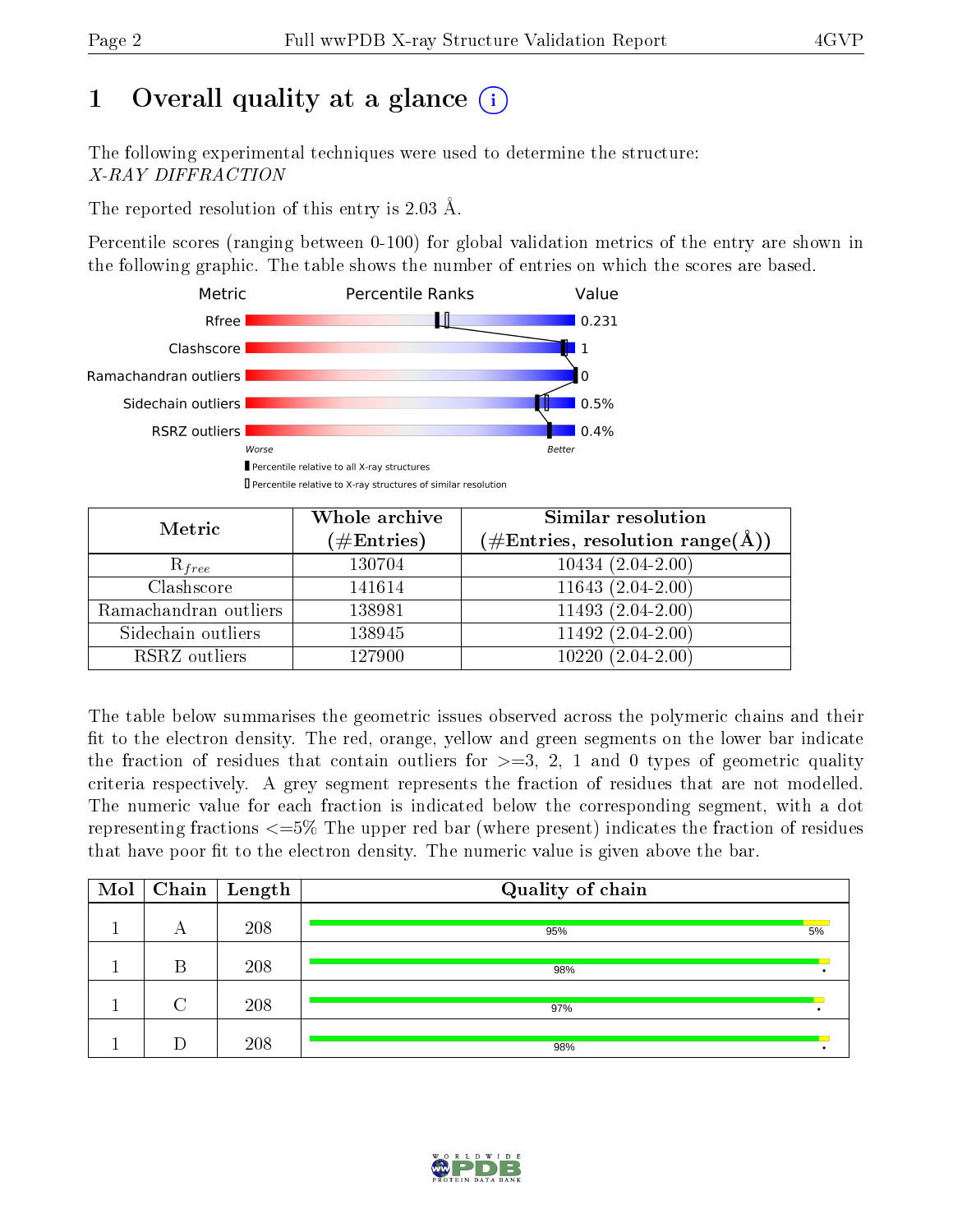# 2 Entry composition (i)

There are 2 unique types of molecules in this entry. The entry contains 7347 atoms, of which 0 are hydrogens and 0 are deuteriums.

In the tables below, the ZeroOcc column contains the number of atoms modelled with zero occupancy, the AltConf column contains the number of residues with at least one atom in alternate conformation and the Trace column contains the number of residues modelled with at most 2 atoms.

| Mol | Chain | Residues | Atoms |      |                  |     |   |   | $ZeroOcc$   AltConf | $\operatorname{Trace}$ |
|-----|-------|----------|-------|------|------------------|-----|---|---|---------------------|------------------------|
|     |       | 208      | Total | C    | Ν                |     | S |   |                     |                        |
|     | А     |          | 1650  | 1044 | 276              | 321 | 9 |   |                     |                        |
|     | В     | 208      | Total | C    | Ν                |     | S | 0 | 3                   |                        |
|     |       |          | 1666  | 1054 | 280              | 323 | 9 |   |                     |                        |
|     | C     | 208      | Total | C    | Ν                |     | S |   | $\left( \right)$    |                        |
|     |       |          | 1639  | 1035 | 275              | 320 | 9 | 0 |                     |                        |
|     | 208   | Total    | C     | Ν    | $\left( \right)$ | S   | 0 |   |                     |                        |
|     |       | 1646     | 1040  | 277  | 320              | 9   |   |   |                     |                        |

Molecule 1 is a protein called Response regulator protein vraR.

• Molecule 2 is water.

| Mol            | Chain | Residues | Atoms                                   | ZeroOcc   AltConf |
|----------------|-------|----------|-----------------------------------------|-------------------|
| $\overline{2}$ | А     | 196      | Total<br>$\circ$<br>196<br>196          |                   |
| 2              | В     | 173      | Total<br>$\Omega$<br>173<br>173         |                   |
| $\overline{2}$ | C     | 198      | Total<br>$\left($<br>198<br>198         |                   |
| 2              |       | 179      | Total<br>$\left( \right)$<br>179<br>179 |                   |

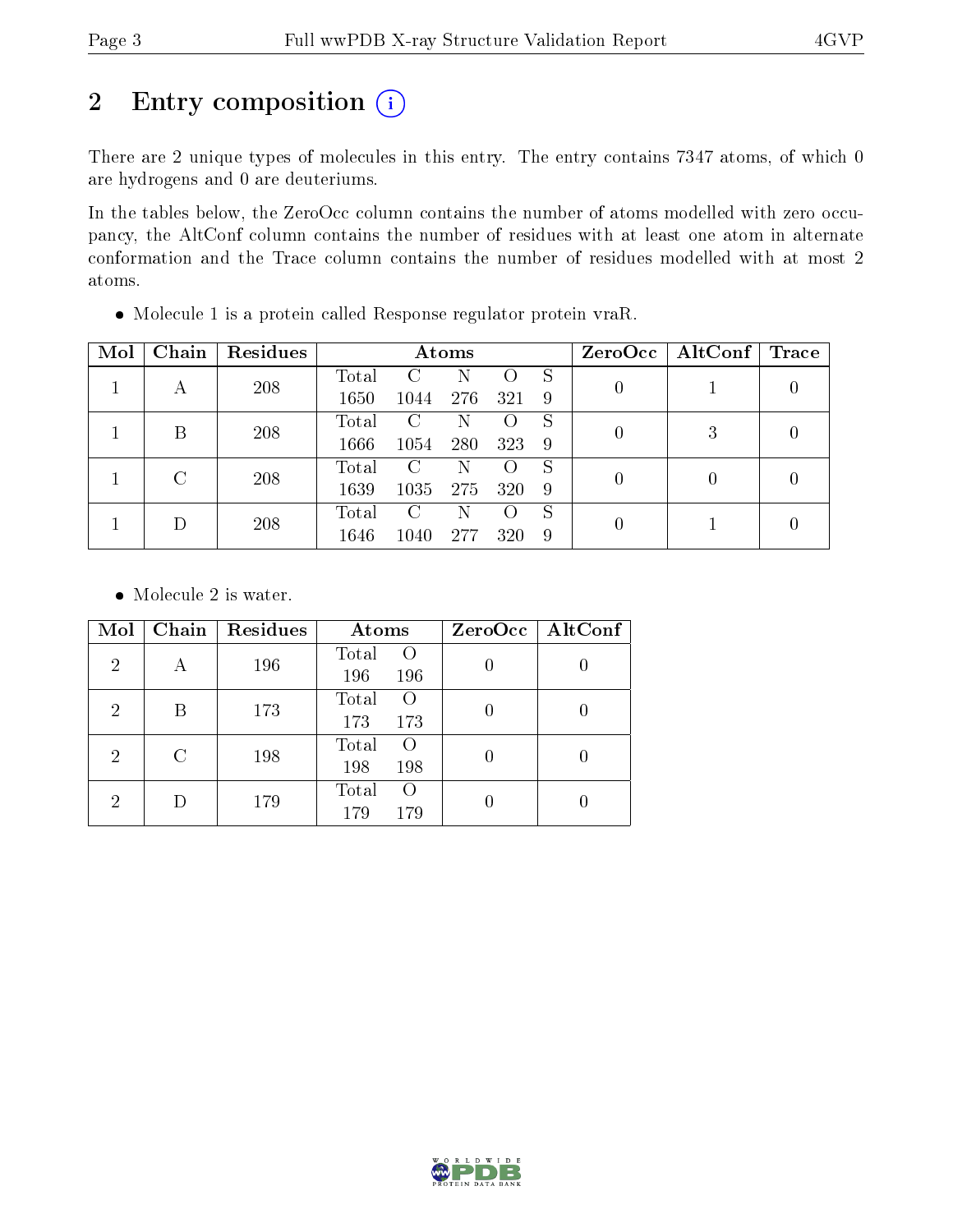# 3 Residue-property plots  $(i)$

These plots are drawn for all protein, RNA and DNA chains in the entry. The first graphic for a chain summarises the proportions of the various outlier classes displayed in the second graphic. The second graphic shows the sequence view annotated by issues in geometry and electron density. Residues are color-coded according to the number of geometric quality criteria for which they contain at least one outlier: green  $= 0$ , yellow  $= 1$ , orange  $= 2$  and red  $= 3$  or more. A red dot above a residue indicates a poor fit to the electron density (RSRZ  $> 2$ ). Stretches of 2 or more consecutive residues without any outlier are shown as a green connector. Residues present in the sample, but not in the model, are shown in grey.

• Molecule 1: Response regulator protein vraR





• Molecule 1: Response regulator protein vraR

Chain D:

98%



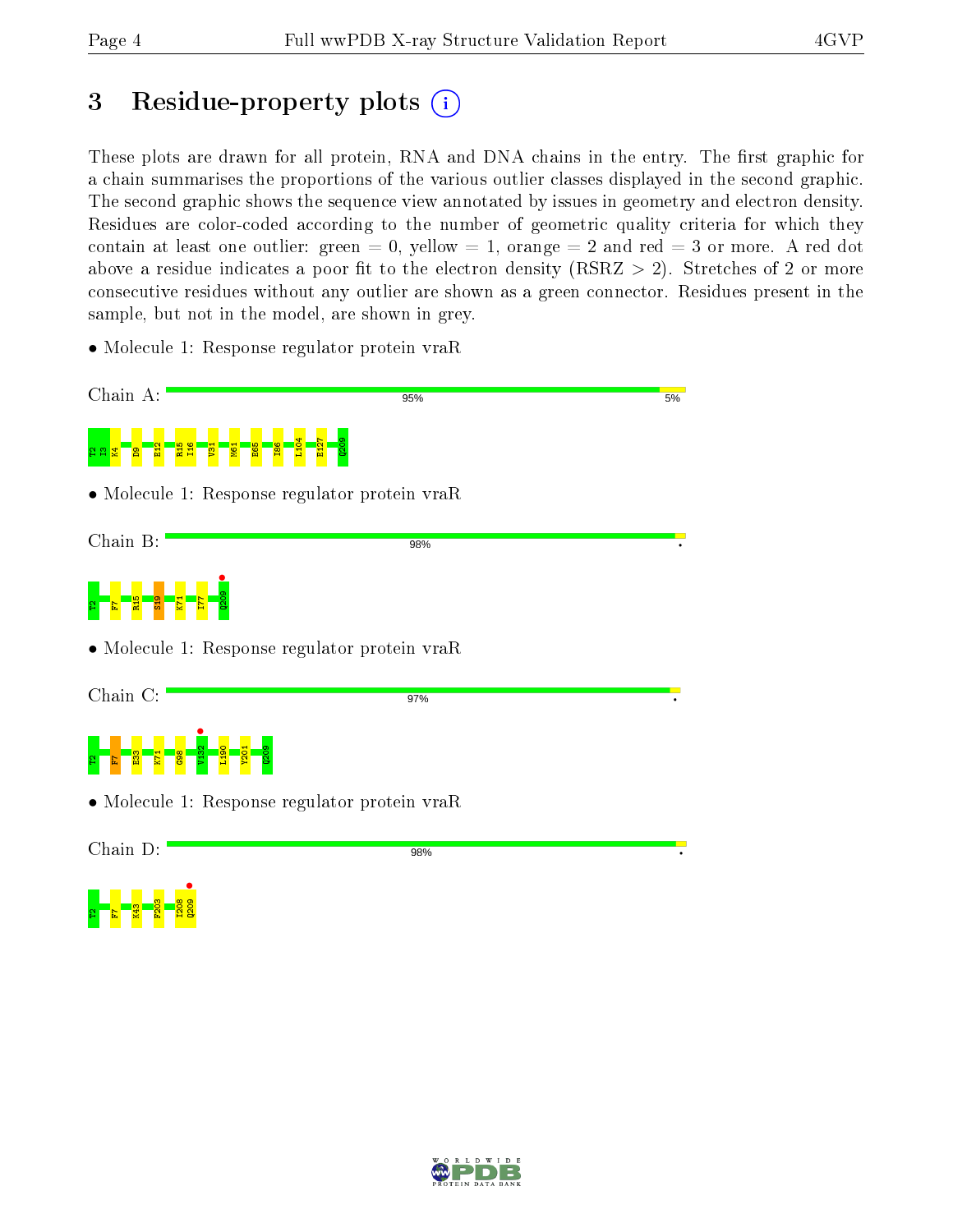## 4 Data and refinement statistics  $(i)$

| Property                                                         | Value                                             | Source                       |
|------------------------------------------------------------------|---------------------------------------------------|------------------------------|
| Space group                                                      | P 21 21 21                                        | Depositor                    |
| Cell constants                                                   | $103.80\text{\AA}$<br>78.15Å<br>114.42Å           | Depositor                    |
| a, b, c, $\alpha$ , $\beta$ , $\gamma$                           | $90.00^\circ$<br>$90.00^{\circ}$<br>$90.00^\circ$ |                              |
| Resolution $(A)$                                                 | $46.16 -$<br>2.03                                 | Depositor                    |
|                                                                  | $46.16 = 2.03$                                    | <b>EDS</b>                   |
| % Data completeness                                              | 94.6 $(46.16-2.03)$                               | Depositor                    |
| (in resolution range)                                            | $93.8(46.16-2.03)$                                | <b>EDS</b>                   |
| $R_{merge}$                                                      | 0.10                                              | Depositor                    |
| $\mathrm{R}_{sym}$                                               | (Not available)                                   | Depositor                    |
| $\sqrt{I/\sigma(I)} > 1$                                         | $4.46$ (at $2.03\text{\AA}$ )                     | $\overline{\text{X}}$ triage |
| Refinement program                                               | PHENIX 1.8 1066                                   | Depositor                    |
| $R, R_{free}$                                                    | 0.172<br>0.229<br>$\overline{A}$                  | Depositor                    |
|                                                                  | $0.175$ ,<br>0.231                                | DCC                          |
| $R_{free}$ test set                                              | $1995$ reflections $(3.29\%)$                     | wwPDB-VP                     |
| Wilson B-factor $(A^2)$                                          | 20.9                                              | Xtriage                      |
| Anisotropy                                                       | 0.473                                             | Xtriage                      |
| Bulk solvent $k_{sol}(\text{e}/\text{A}^3), B_{sol}(\text{A}^2)$ | $0.34$ , 47.2                                     | <b>EDS</b>                   |
| L-test for twinning <sup>2</sup>                                 | $\overline{< L >$ = 0.52, $\overline{}$ = 0.35    | Xtriage                      |
| Estimated twinning fraction                                      | No twinning to report.                            | Xtriage                      |
| $\overline{F_o}, \overline{F_c}$ correlation                     | 0.96                                              | <b>EDS</b>                   |
| Total number of atoms                                            | 7347                                              | wwPDB-VP                     |
| Average B, all atoms $(A^2)$                                     | 30.0                                              | wwPDB-VP                     |

Xtriage's analysis on translational NCS is as follows: The analyses of the Patterson function reveals a significant off-origin peak that is  $46.21\%$  of the origin peak, indicating pseudo-translational symmetry. The chance of finding a peak of this or larger height randomly in a structure without pseudo-translational symmetry is equal to 1.1828e-04. The detected translational NCS is most likely also responsible for the elevated intensity ratio.

<sup>&</sup>lt;sup>2</sup>Theoretical values of  $\langle |L| \rangle$ ,  $\langle L^2 \rangle$  for acentric reflections are 0.5, 0.333 respectively for untwinned datasets, and 0.375, 0.2 for perfectly twinned datasets.



<span id="page-4-1"></span><span id="page-4-0"></span><sup>1</sup> Intensities estimated from amplitudes.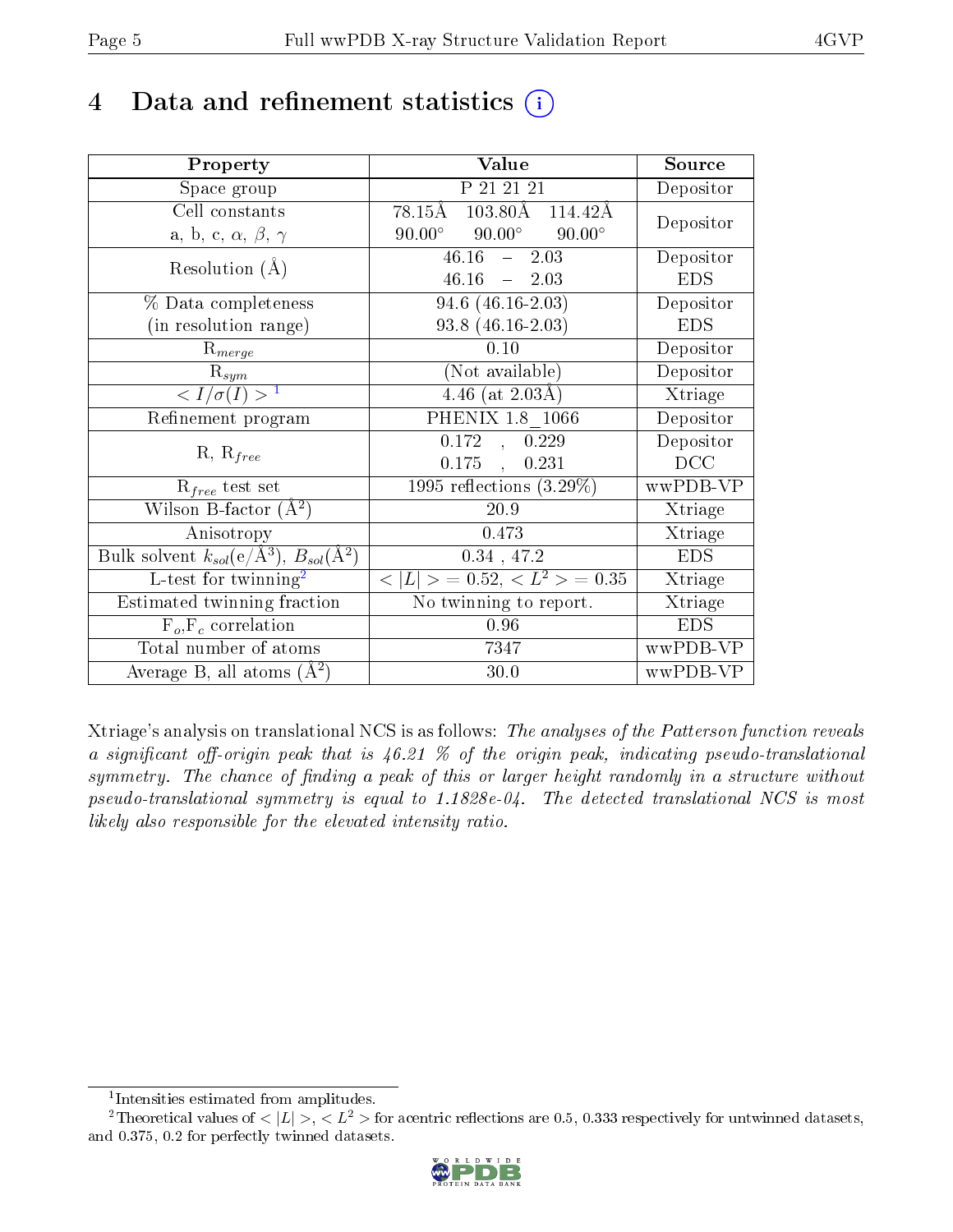## 5 Model quality  $(i)$

## 5.1 Standard geometry  $(i)$

The Z score for a bond length (or angle) is the number of standard deviations the observed value is removed from the expected value. A bond length (or angle) with  $|Z| > 5$  is considered an outlier worth inspection. RMSZ is the root-mean-square of all Z scores of the bond lengths (or angles).

| Mol            | Chain  |      | Bond lengths  | Bond angles |             |  |
|----------------|--------|------|---------------|-------------|-------------|--|
|                |        | RMSZ | $\# Z  > 5$   | <b>RMSZ</b> | $\ Z\  > 5$ |  |
| $\overline{1}$ |        | 0.36 | 0/1668        | 0.53        | 0/2244      |  |
| $\mathbf{1}$   | R      | 0.36 | 0/1688        | 0.51        | 0/2271      |  |
| $\mathbf{1}$   | $\cap$ | 0.33 | 0/1656        | 0.50        | 0/2228      |  |
| $\mathbf{1}$   | $\Box$ | 0.34 | 0/1667        | 0.50        | 0/2243      |  |
| AH             | A 11   | 0.35 | $\sqrt{6679}$ | 0.51        | 8986        |  |

There are no bond length outliers.

There are no bond angle outliers.

There are no chirality outliers.

There are no planarity outliers.

### 5.2 Too-close contacts  $\overline{()}$

In the following table, the Non-H and H(model) columns list the number of non-hydrogen atoms and hydrogen atoms in the chain respectively. The H(added) column lists the number of hydrogen atoms added and optimized by MolProbity. The Clashes column lists the number of clashes within the asymmetric unit, whereas Symm-Clashes lists symmetry related clashes.

| Mol |     |      | $\fbox{Chain}$ Non-H   H(model) | $\mid$ H(added) |   | Clashes   Symm-Clashes |
|-----|-----|------|---------------------------------|-----------------|---|------------------------|
|     |     | 1650 |                                 | 1706            |   |                        |
|     | В   | 1666 |                                 | 1720            | റ |                        |
|     | C   | 1639 |                                 | 1698            |   |                        |
|     | Ð   | 1646 |                                 | 1705            |   |                        |
| ച   | А   | 196  |                                 |                 |   |                        |
| 2   | В   | 173  |                                 |                 |   |                        |
| 2   | C   | 198  |                                 |                 |   |                        |
| ച   | D   | 179  |                                 |                 |   |                        |
| All | Αll | 7347 |                                 | 6829            |   |                        |

The all-atom clashscore is defined as the number of clashes found per 1000 atoms (including hydrogen atoms). The all-atom clashscore for this structure is 1.

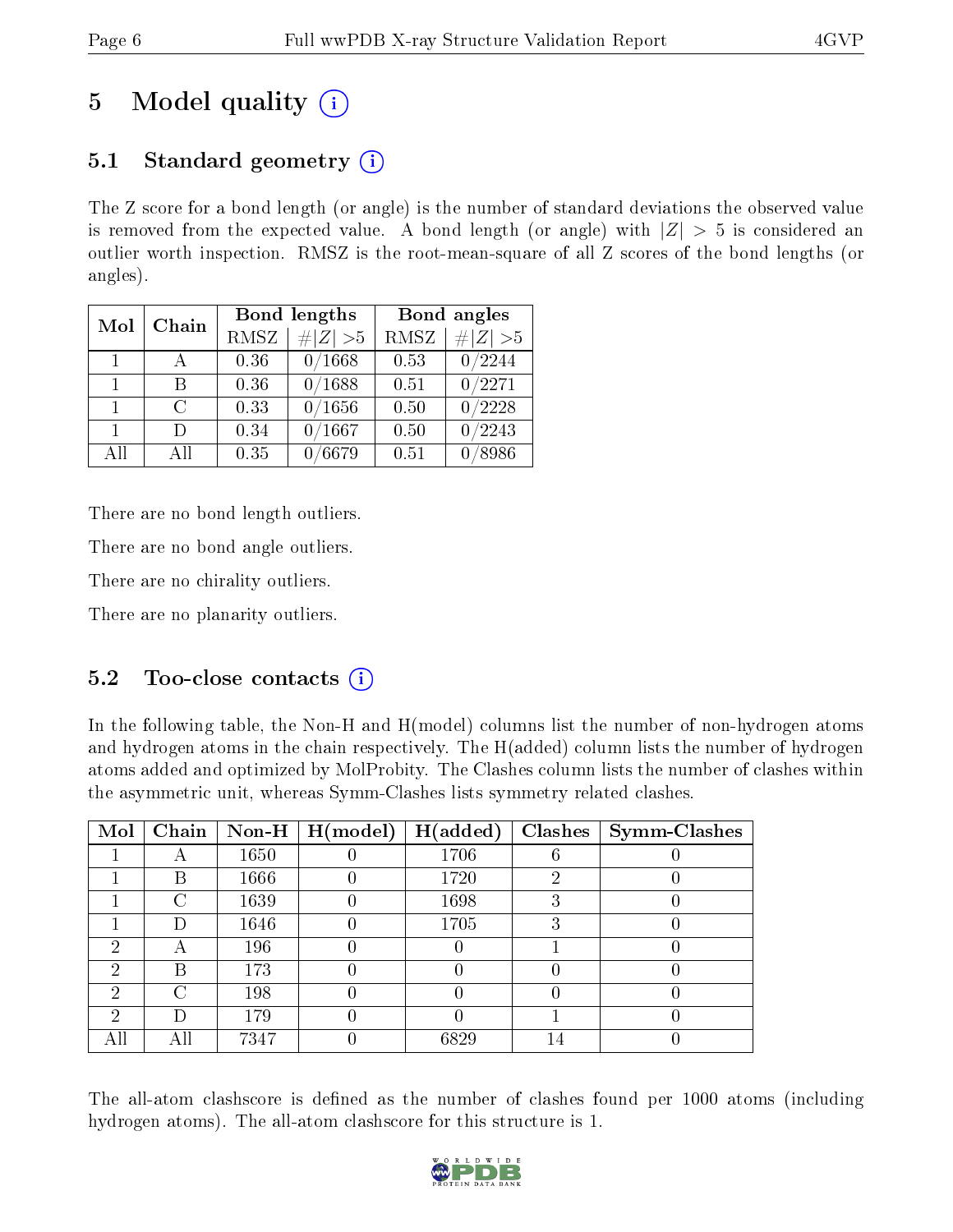| $\rm{Atom\text{-}1}$     | Atom-2               | Interatomic<br>distance $(A)$ | Clash<br>overlap $(A)$ |
|--------------------------|----------------------|-------------------------------|------------------------|
| 1: D: 43: LYS: HE3       | 2:D:419:HOH:O        | 2.09                          | 0.52                   |
| 1: A: 127: GLU: HG3      | 2:A:351:HOH:O        | 2.13                          | 0.49                   |
| 1: D: 203: PHE: HE1      | 1: D: 209: GLN: HG2  | 1.79                          | 0.47                   |
| 1:A:12:GLU:O             | 1: A:16: ILE: HG13   | 2.14                          | 0.47                   |
| 1: A:9: ASP:O            | 1:A:15:ARG:NH1       | 2.47                          | 0.45                   |
| 1:B:15:ARG:O             | 1:B:19:SER:HB2       | 2.17                          | 0.44                   |
| 1: A:86: ILE: HG12       | 1: A: 104: LEU: HD21 | 2.01                          | 0.42                   |
| 1:B:71:LYS:HE2           | 1:B:77:ILE:O         | 2.20                          | 0.42                   |
| 1: D: 208: ILE: HG12     | 1:D:209:GLN:N        | 2.34                          | 0.42                   |
| 1: A:61: MET:HB2         | 1: A:65: GLU:HG2     | 2.02                          | 0.41                   |
| 1:C:7:PHE:HB3            | 1:C:33:GLU:HG2       | 2.02                          | 0.41                   |
| $1:A:LYS:\overline{HD2}$ | 1: A:31: VAL:HGI1    | 2.03                          | 0.41                   |
| 1:C:190:LEU:HD22         | 1:C:201:TYR:CZ       | 2.56                          | 0.41                   |
| 1:C:71:LYS:HE3           | 1:C:98:GLY:O         | 2.22                          | 0.40                   |

All (14) close contacts within the same asymmetric unit are listed below, sorted by their clash magnitude.

There are no symmetry-related clashes.

#### 5.3 Torsion angles (i)

#### 5.3.1 Protein backbone (i)

In the following table, the Percentiles column shows the percent Ramachandran outliers of the chain as a percentile score with respect to all X-ray entries followed by that with respect to entries of similar resolution.

The Analysed column shows the number of residues for which the backbone conformation was analysed, and the total number of residues.

| Mol | Chain   | Analysed         | Favoured     | Allowed  | Outliers | Percentiles |                     |
|-----|---------|------------------|--------------|----------|----------|-------------|---------------------|
|     | A       | $207/208$ (100%) | $205(99\%)$  | $2(1\%)$ |          | 100         | $\vert$ 100 $\vert$ |
|     | B       | $209/208(100\%)$ | $207(99\%)$  | $2(1\%)$ |          | 100         | 100                 |
|     | $\rm C$ | 206/208(99%)     | $205(100\%)$ | $1(0\%)$ |          | 100         | 100                 |
|     | D       | $207/208$ (100%) | $206(100\%)$ | $1(0\%)$ |          | 100         | 100                 |
| All | All     | $829/832(100\%)$ | 823 (99%)    | 6 $(1%)$ |          | 100         | 100 <sup>1</sup>    |

There are no Ramachandran outliers to report.

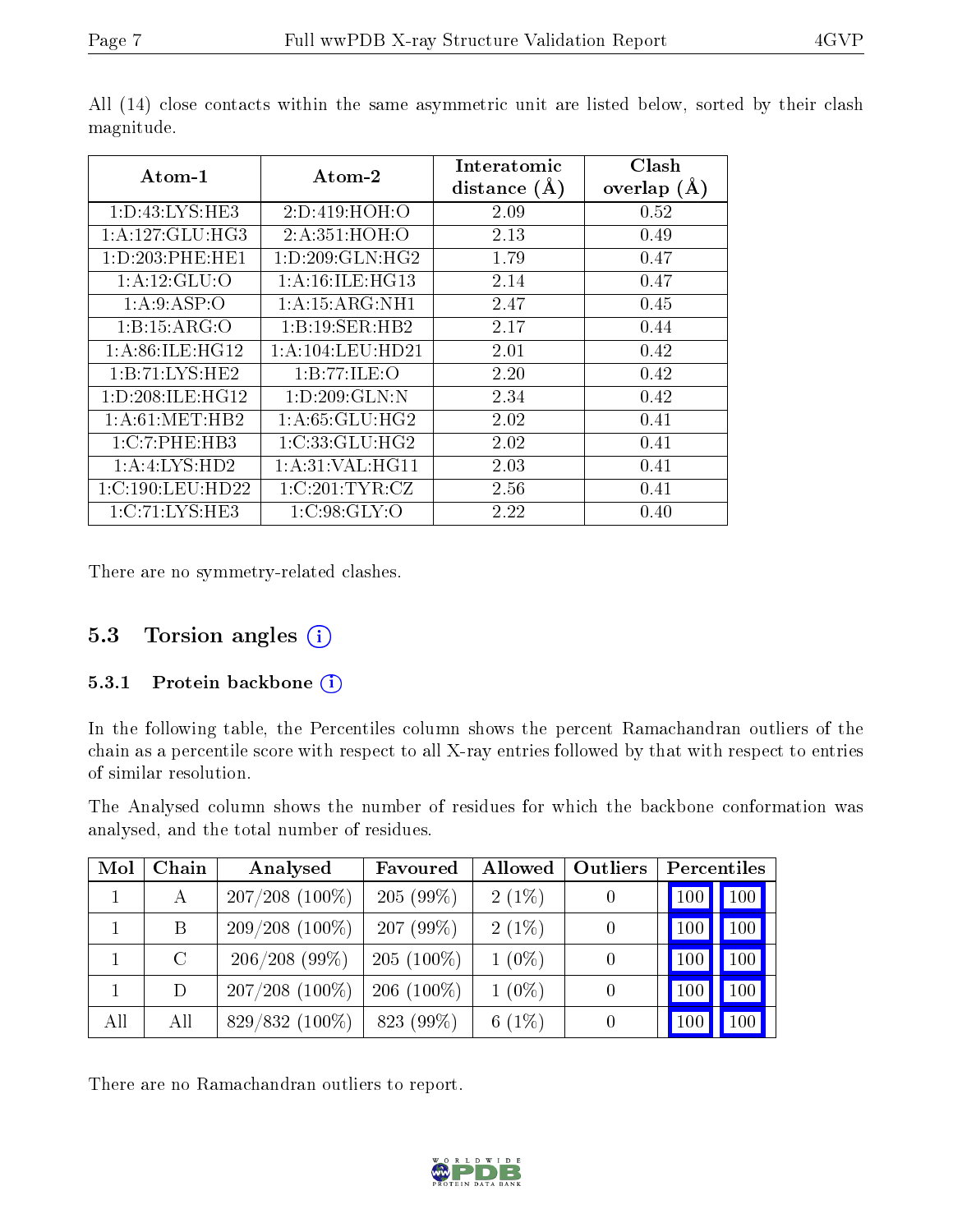#### 5.3.2 Protein sidechains  $(i)$

In the following table, the Percentiles column shows the percent sidechain outliers of the chain as a percentile score with respect to all X-ray entries followed by that with respect to entries of similar resolution.

The Analysed column shows the number of residues for which the sidechain conformation was analysed, and the total number of residues.

| Mol          | Chain         | Analysed            | Rotameric     | <b>Outliers</b> |     | Percentiles |
|--------------|---------------|---------------------|---------------|-----------------|-----|-------------|
|              | $\mathbf{A}$  | $185/184$ (100%)    | $185(100\%)$  |                 | 100 | 100         |
| $\mathbf{1}$ | B             | $187/184$ (102\%)   | $185(99\%)$   | $2(1\%)$        | 73  | 77          |
|              | $\mathcal{C}$ | $184/184$ (100%)    | 183 $(100\%)$ | $1(0\%)$        | 88  | 91          |
|              | D             | $185/184$ (100%)    | 184 $(100\%)$ | $1(0\%)$        | 88  | 91          |
| All          | All           | $741/736$ $(101\%)$ | 737 (100%)    | $4(0\%)$        | 88  | 91          |

All (4) residues with a non-rotameric sidechain are listed below:

| Mol | Chain | Res | Type        |
|-----|-------|-----|-------------|
|     |       |     | PHE         |
|     |       | 19  | ${\rm SER}$ |
|     |       |     | PHE         |
|     |       |     | PHE)        |

Some sidechains can be flipped to improve hydrogen bonding and reduce clashes. There are no such sidechains identified.

#### 5.3.3 RNA (i)

There are no RNA molecules in this entry.

#### 5.4 Non-standard residues in protein, DNA, RNA chains  $(i)$

There are no non-standard protein/DNA/RNA residues in this entry.

#### 5.5 Carbohydrates  $(i)$

There are no carbohydrates in this entry.

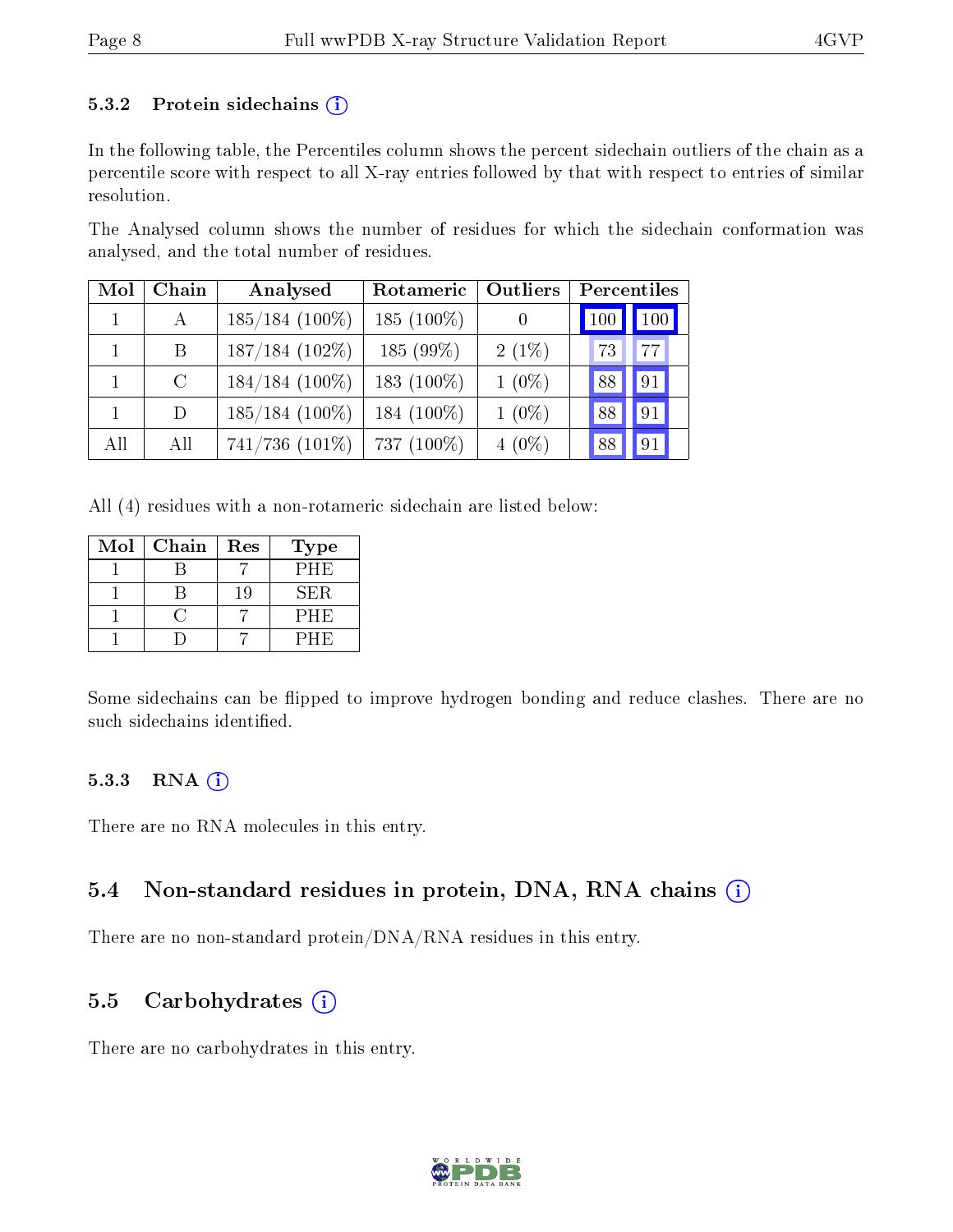### 5.6 Ligand geometry (i)

There are no ligands in this entry.

### 5.7 [O](https://www.wwpdb.org/validation/2017/XrayValidationReportHelp#nonstandard_residues_and_ligands)ther polymers (i)

There are no such residues in this entry.

### 5.8 Polymer linkage issues (i)

There are no chain breaks in this entry.